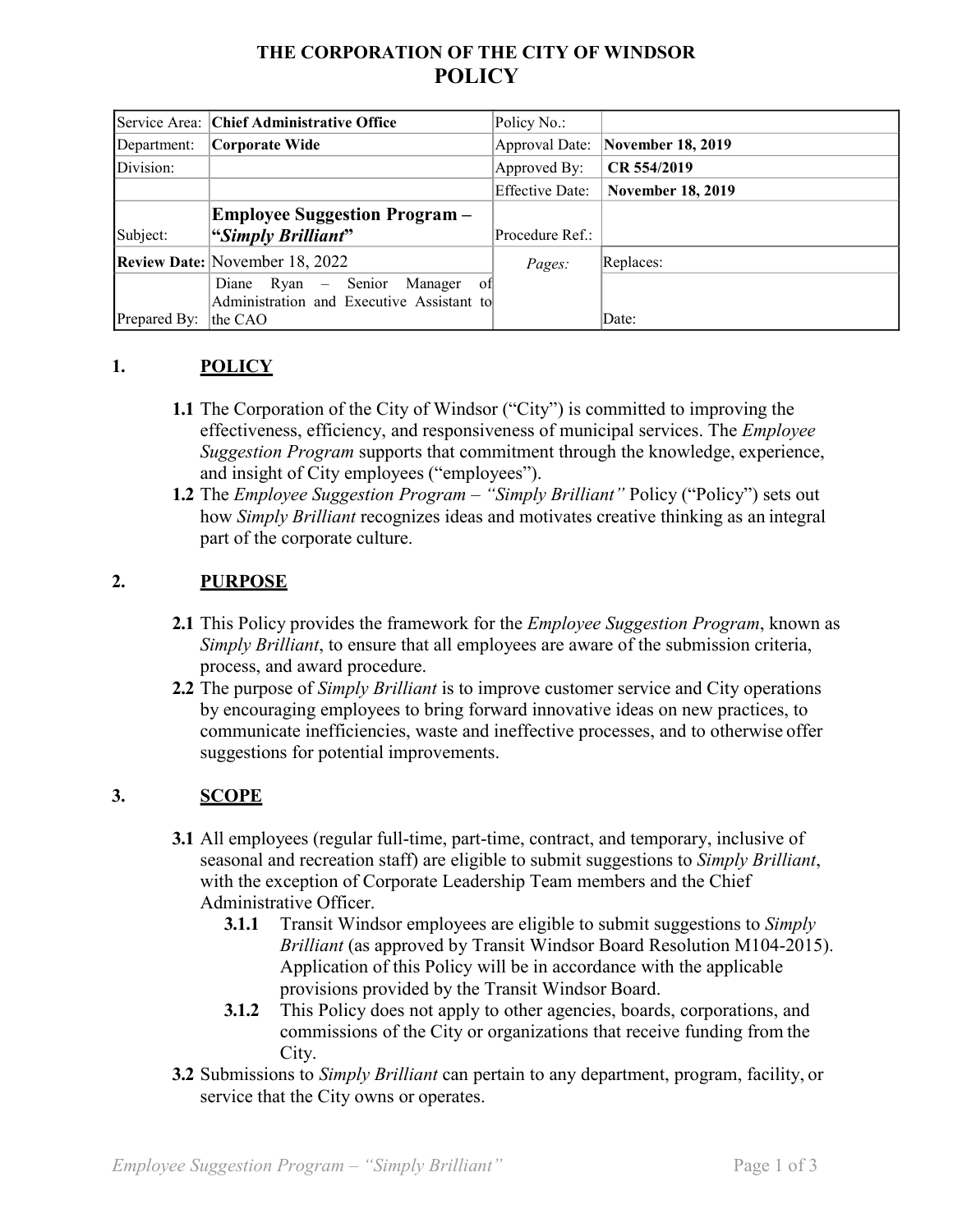#### **4. RESPONSIBILITY**

- **4.1** The Chief Administrative Officer, or designate, is responsible for:
	- **4.1.1** Supporting *Simply Brilliant* and implementing approved changes.
	- **4.1.2** Securing sufficient funding for the administration of *Simply Brilliant*.
	- **4.1.3** Approving of all financial awards arising from approved submissions.
- **4.2** The Corporate Leadership Team members ("CLT"), or designate(s), are responsible for their respective areas in:
	- **4.2.1** Evaluating each *Simply Brilliant* suggestion and approving submissions that are appropriate, practical, and beneficial to the City in accordance with the criteria of *Simply Brilliant*.
	- **4.2.2** Providing written feedback or comment for submissions that are not approved under *Simply Brilliant*.
	- **4.2.3** Implementing and monitoring changes that have been approved under *Simply Brilliant*.
- **4.3** The Simply Brilliant Corporate Coordinator is responsible for:
	- **4.3.1** The administration of *Simply Brilliant*, including:
		- *4.3.1.1* Receiving, processing, and distributing *Simply Brilliant* submissions to the appropriate CLT member.
		- **4.3.1.2** Notifying employees of submission approval or rejection.
		- **4.3.1.3** Keeping of records related to *Simply Brilliant* in accordance with the City *Records Retention By-Law 21-2013*.
		- **4.3.1.4** Ensuring this Policy is updated to reflect the requirements of any other Corporate policy.
- **4.4** The Deputy Treasurer Financial Planning, or designate, is responsible for:
	- **4.4.1** Tracking financial savings or revenue earned from implemented *Simply Brilliant* ideas, for a period of one year, for the purposes of calculating the appropriate financial reward.
- **4.5** The Manager, Payroll Services is responsible for:
	- **4.5.1** Processing approved financial awards.
- **4.6** Department Heads, Managers, Supervisors, and Employees are responsible for:
	- **4.6.1** Thinking critically and creatively about improvements to City operations and services when submitting written proposals to *Simply Brilliant*.

# **5. GOVERNING RULES AND REGULATIONS**

- **5.1** Submissions to *Simply Brilliant* should achieve one or more of the following results:
	- **5.1.1** Improve productivity in a municipal operation;
	- **5.1.2** Improve service to the public;
	- **5.1.3** Eliminate waste;
	- **5.1.4** Eliminate unnecessary paperwork;
	- **5.1.5** Reduce hazards and improve employee and/or public health and safety;
	- **5.1.6** Preserve and improve use of equipment;
	- **5.1.7** Improve control and handling of supplies; and/or
	- **5.1.8** Any other result that would provide a benefit to the City.
- **5.2** Employees shall submit a *Simply Brilliant Submission Form* to the Simply Brilliant Corporate Coordinator for consideration, as per the *Simply Brilliant* submissions procedure.